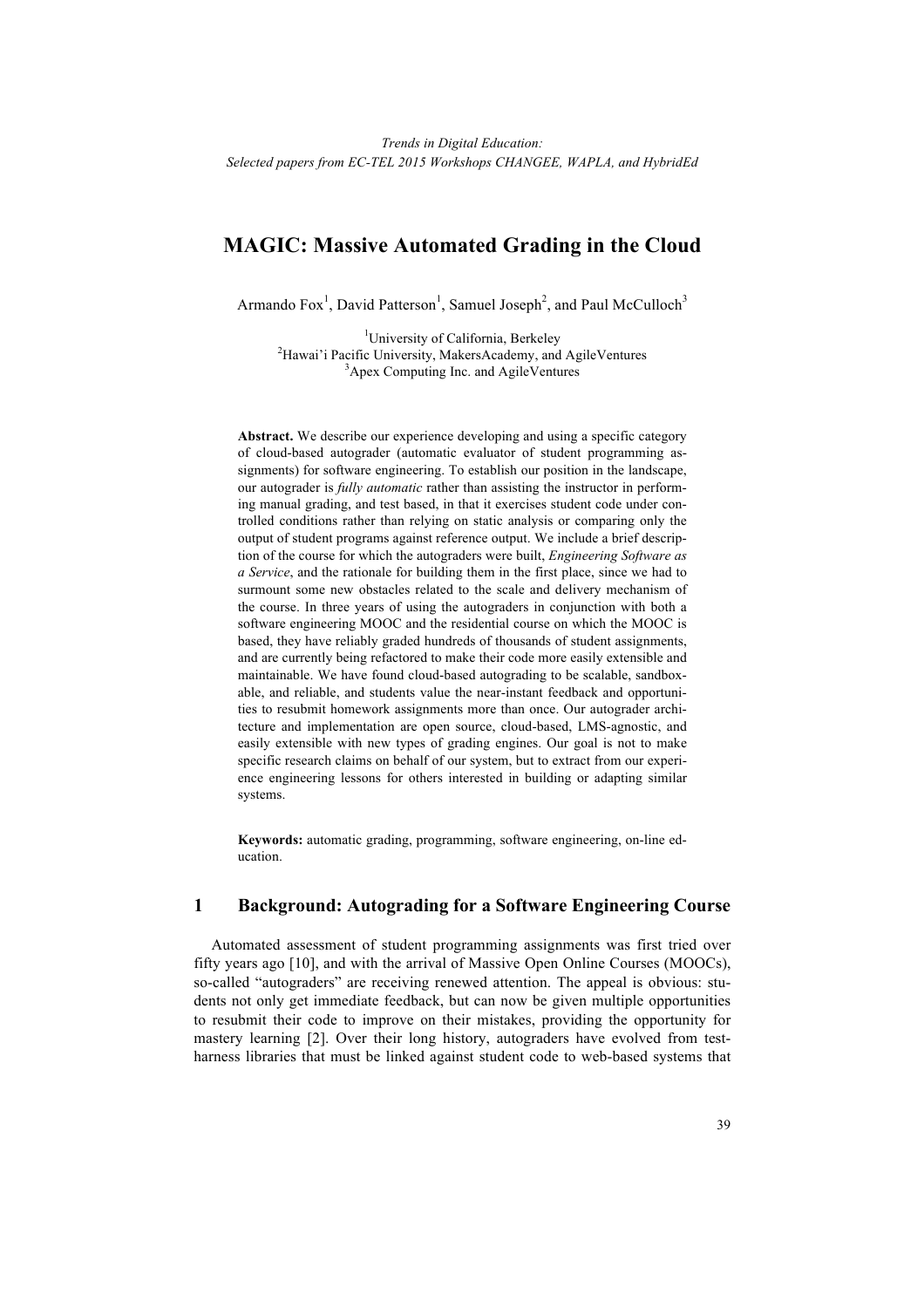perform both dynamic tests and static analysis [4]. Autograders have also found use in residential classrooms, with some instructors even finding that grades on autograded programming assignments are a surprisingly good predictor of final course grades [13].

From 2008 to 2010, authors Fox and Patterson refocused UC Berkeley's onesemester (14-week) undergraduate software engineering course [6, 8] on agile development, emphasizing behavior-driven design  $(BDD)^{1}$  and automated testing. A key goal of the redesign was to promote software engineering methodologies by giving students access to best-of-breed tools to immediately practice those methodologies. These tools would not only enable the students to learn immediately by doing, but also provide quantitative feedback for instructors to check students' work. We chose Ruby on Rails as the teaching vehicle because its developer ecosystem has by far the richest set of such tools, with a much stronger emphasis on high productivity, refactoring, and beautiful code than any other ecosystem we'd seen. The choice of Rails in turn influenced our decision to use Software as a Service (SaaS) as the learning vehicle, rather than (for example) mobile or embedded apps. In just 14 weeks, third- and fourth-year students learn Ruby and Rails (which most haven't seen before), learn the tools in Figure 1, complete five programming assignments, take three exams, and form "two-pizza teams" of 4–6 to prototype a real SaaS application for a nonprofit, NGO, or campus unit, over four two-week agile iterations.

| Tool and URL                            | Purpose                                     |
|-----------------------------------------|---------------------------------------------|
| RSpec (rspec.info)                      | Ruby unit testing                           |
| SimpleCov (rubygems.org/gems/simplecov) | Ruby C <sub>0</sub> test coverage           |
| Jasmine (jasmine.github.io)             | JavaScript unit testing                     |
| Autotest (github.com/seattlerb/zentest  | Continuous-testing automation               |
| Cucumber (cukes.info)                   | behavior-driven design, integration testing |
| Pivotal Tracker (pivotaltracker.com)    | agile project management                    |
| CodeClimate (codeclimate.com)           | code quality metrics                        |
| Travis (travis-ci.org)                  | Continuous-integration testing              |
| GitHub (github.com)                     | Source/configuration management             |
| Heroku (heroku.com)                     | platform-as-a-service deployment            |

**Fig. 1.** The most important tools we use, all of which are either open source downloads or offer a free hosted version sufficient for class projects.

The new course was offered experimentally in 2009–2010 and was immediately successful; growing enrollment demand (from 45 in the pilot to 240 in Spring 2015) led us to write a book around the course [7] and to start thinking about how to scale it up. Coincidentally, in mid-2011 our colleagues Prof. Andrew Ng and Prof. Daphne Koller at Stanford were experimenting with a MOOC platform which would eventually become Coursera, and invited us to try adapting part of our course to the platform as an experiment. With the help of some very strong teaching assistants, we not only created Berkeley's first MOOC, but also the initial versions of the autograder tech-

 <sup>1</sup> http://guide.agilealliance.org/guide/bdd.html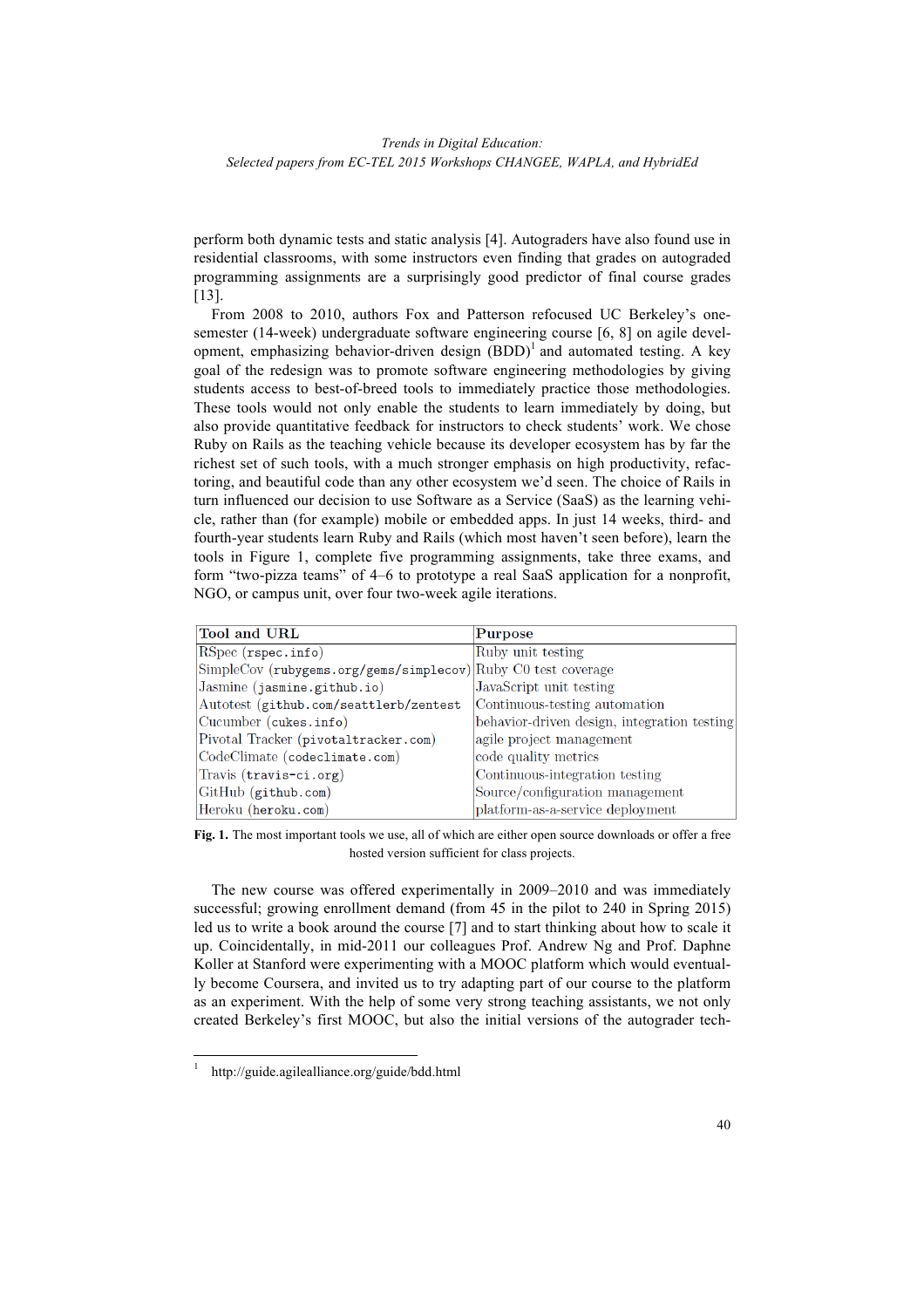nology described here. To date, we estimate over 1,500 engineer-hours have been invested in the autograders, including contributions from MOOC alumni, from the AgileVentures<sup>2</sup> open development community, and from instructors using our MOOC materials as a SPOC [9].

## **2 Cloud Grading Architecture With OpenEdX**

We adopt a narrow Unix-like view of an autograder: it is a stateless command-line program that, given a student work submission and a rubric, computes a score and some textual feedback. We treat separately the question of how to connect this program to a Learning Management System (LMS). All other policy issues—whether students can resubmit homeworks, how late penalties are computed, where the gradebook is stored, and so on—are independent of the autograder<sup>3</sup>, as is the question of whether these autograders should replace or supplement manual grading by instructors. While these issues are pedagogically important, for engineering purposes we declare them strictly outside the scope of the autograder code itself.

#### **2.1 Why Another Autograder?**

Given that 17 autograding systems and over 60 papers about them were produced from 2006–2010 alone [11], why did we choose to build our own? First, as the survey authors point out, many existing systems' code is not readily available or is tightly integrated to a particular Learning Management System (LMS). We needed to integrate with Coursera and later OpenEdX, both of which were new and had not yet embraced standards such as Learning Tools Interoperability<sup>4</sup>. Unlike most previous systems, ours would need to work at "cloud scale" and respond to workload spikes: the initial offering of our MOOC in February 2012 attracted over 50,000 learners, and we expected that thousands of submissions would arrive bunched together close to the submission deadline. For the same reason, our graders needed to be highly insulated from the LMS, so that students whose code accidentally or deliberately damaged the autograder could not compromise other information in the LMS. Similarly, the autograders had to be trustworthy, in that the student assignments were authoritatively graded on trusted servers rather than having students self-report grades computed by their own computers (although of course we still have no guarantee that students are doing their own work).

 <sup>2</sup> http://agileventures.org

Due to an implementation artifact of OpenEdX, the autograders currently do adjust their scores to reflect late penalties, based on metadata about due dates provided with each assignment submission.

<sup>4</sup> http://imsglobal.org/lti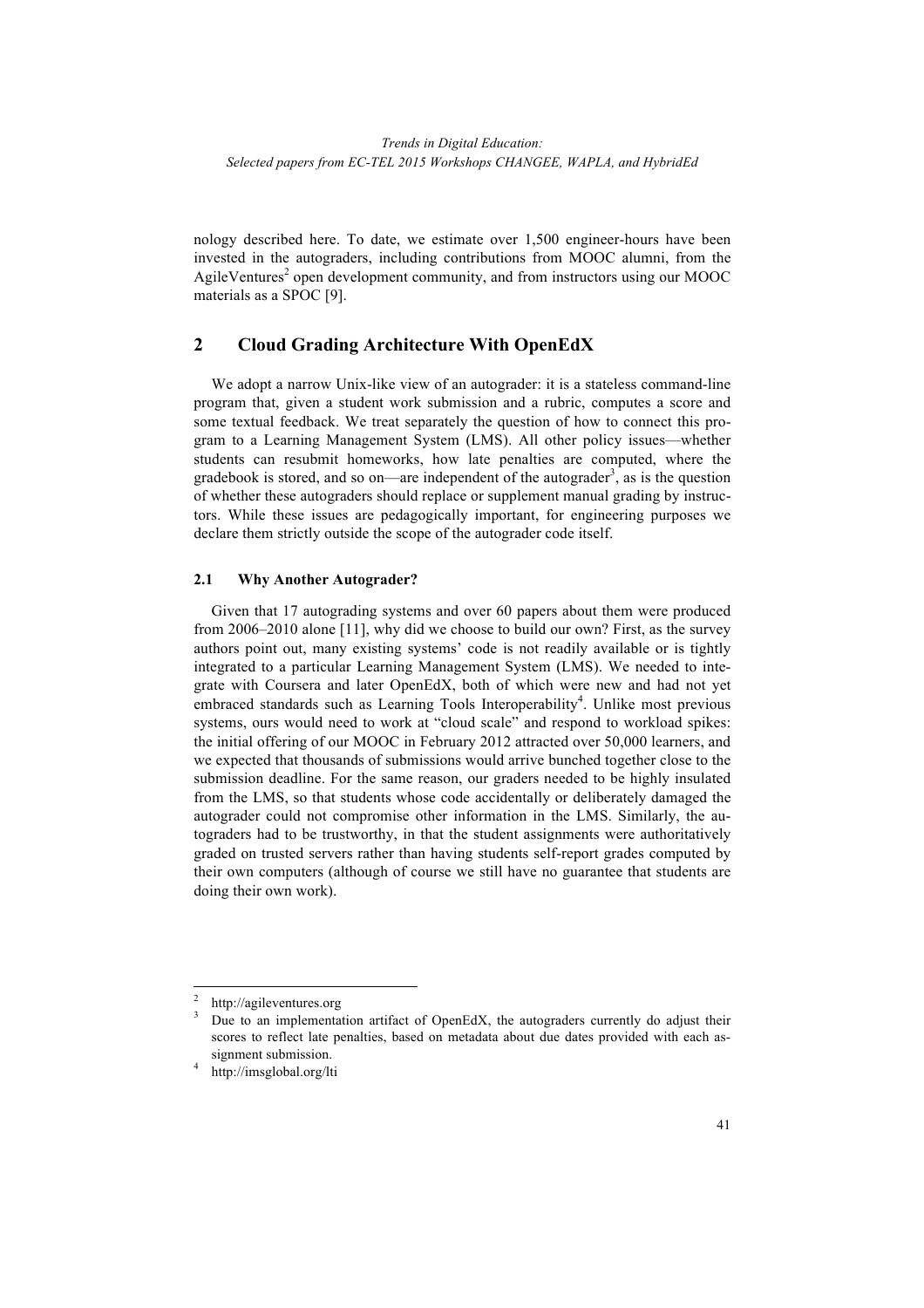

#### **2.2 Student Experience and Cloud Grading Architecture**



Our initial implementation of autograding was designed to work with Coursera and later adapted to OpenEdX. Both the API and the student experience are similar between the two. A logged-in student navigates to a page containing instructions and handouts for a homework assignment; when ready, the learner submits a single file or a **tar** or **zip** archive through a standard HTTP file-upload form. A short time later, typically less than a minute, the student can refresh the page to see feedback on her work from the autograder.

As Figure 2 shows, the student's submitted file, plus submission metadata specified at course authoring time, go into a persistent queue in the OpenEdX server; each course has its own queue. We use the metadata field to distinguish different assignments so that the autograder knows which engine and rubric files must be used to grade that assignment. The OpenEdX LMS defines an authenticated RESTful API $^3$  by which external standalone autograders can retrieve student submissions from these queues and later post back a numerical grade and textual feedback. The external grader does not have access to the identity of the learner; instead, an obfuscated token identifies the learner, with the mappings to the learners' true identities maintained only on OpenEdX. Hence no sensitive information connecting a work product to a specific student is leaked if the autograder is compromised. Once a submission is retrieved from the queue, the metadata identifies which grader engine and instructorsupplied rubric files (described subsequently) should be used to grade the assignment. The engine itself, *rag* (Ruby AutoGrader), is essentially a Unix command-line program that consumes the submission filename and rubric filename(s) as command-line arguments and produces a numerical score (normalized to 100 points) and freeform text feedback. The XQueueAdapter in the figure is a wrapper around this program that retrieves the submission from OpenEdX and posts the numerical score and feedback (formatted as a JSON object) back to OpenEdX.

 <sup>5</sup> http://edx-partner-course-staff.readthedocs.org/en/latest/exercises\_tools/external\_graders.html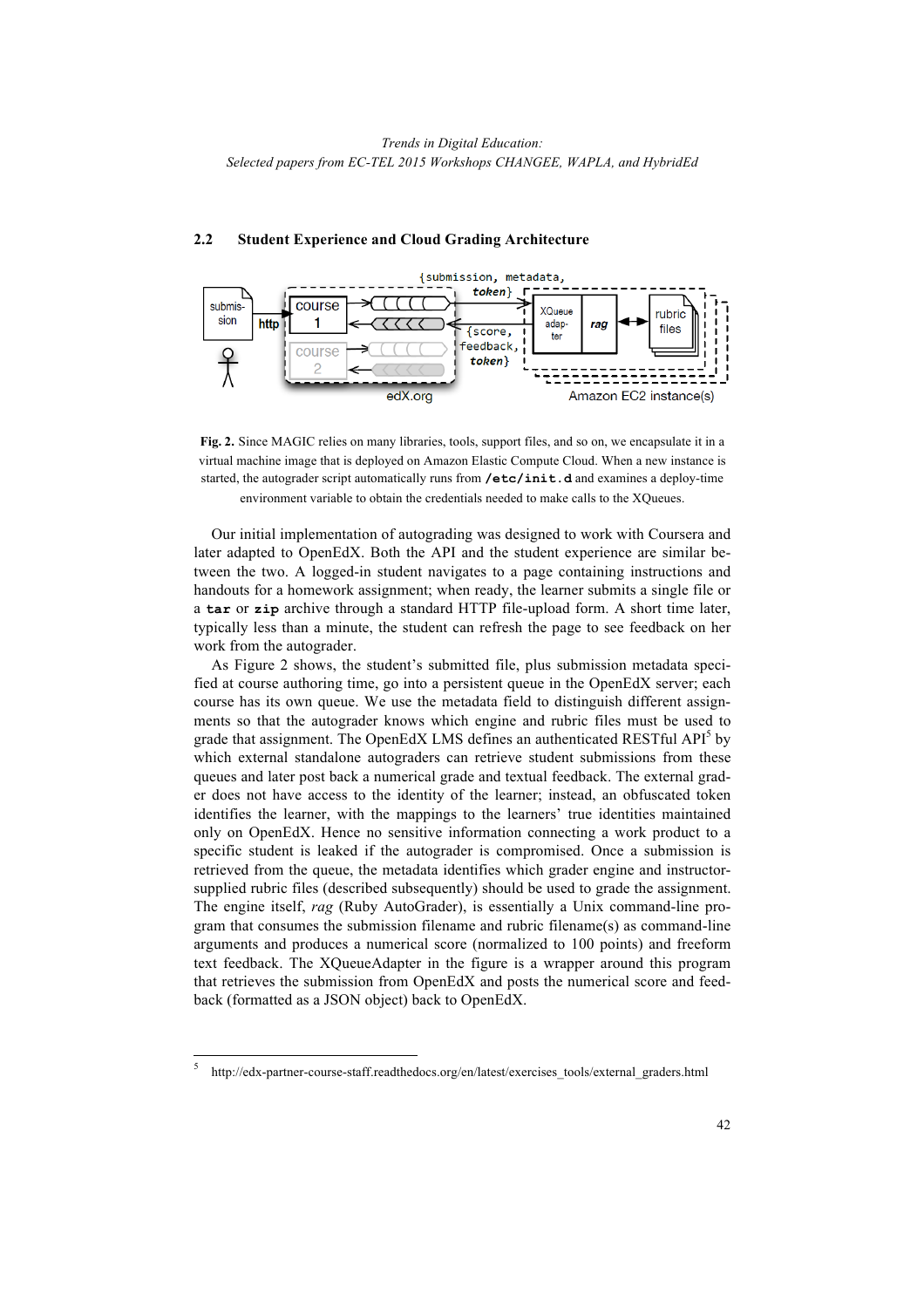This simple architecture keeps the grader process stateless, thereby simplifying the implementation of cloud-based graders in three ways:

- 1. **No data loss**. If an assignment is retrieved but no grade is posted back before a pre-set timeout, OpenEdX eventually returns the ungraded assignment to the queue, where it will presumably be picked up again by another autograder instance. Therefore, if an autograder crashes while grading an assignment, no student work is lost.
- 2. **Scale-out**. Since the autograders are stateless consumers contacting a single producer (the queue), and grading is embarrassingly task-parallel, we can drain the queues faster by simply deploying additional autograder instances. Since we package the entire autograder and supporting libraries as a virtual machine image deployed on Amazon's cloud, deploying an additional grader is essentially a one-click operation. (We have not yet had the time to automate scaling and provisioning.) $6$ . Even our most sophisticated autograders take less than one machine-minute per assignment, so at less than 10 cents per machinehour, MOOC-scale autograding is cost-effective and fast: even with thousands of assignments being submitted in a 50,000-learner course, students rarely waited more than a few minutes to get feedback, and we can grade over 1,000 assignments for US \$1.
- 3. **Crash-only design [3]**. If the external grader crashes (which it does periodically), it can simply be restarted, which we in fact do in the body of a **while(true)** shell script. If the entire VM becomes unresponsive, for example if it becomes corrupted by misbehaving student code, it can be rebooted or undeployed as needed, with no data loss.

In short, the simple external grader architecture of OpenEdX provides a good separation of concerns between the LMS and autograder authors.

### **2.3 CI Workflow for Autograders**

Since at any given time the autograders may be in use by the MOOC and several campus SPOCs (Small Private Online Courses [5]), it is important to avoid introducing breaking changes to rubric files, homework assignments, or the autograders themselves. We set up continuous integration tasks using Travis-CI, which is integrated with GitHub. When a pull request is made<sup>7</sup>, the CI task instantiates a new virtual machine, installs all the needed software to build an autograder image based on the codebase as it would appear after the pull request, and tests the autograder with known solutions versioned with each homework, as Figure 3 shows. Each homework

 <sup>6</sup> OpenEdX also supports an alternative "push" protocol in which each student submission event triggers a call to a RESTful autograder endpoint. We do not use this alternative protocol because it thwarts this simple scaling technique and because we would be unable to limit the rate at which submissions were pushed to our autograders during peak times.

<sup>&</sup>lt;sup>7</sup> A pull request is GitHub's term for the mechanism by which a developer requests that a set of changes be merged into the production branch of a codebase.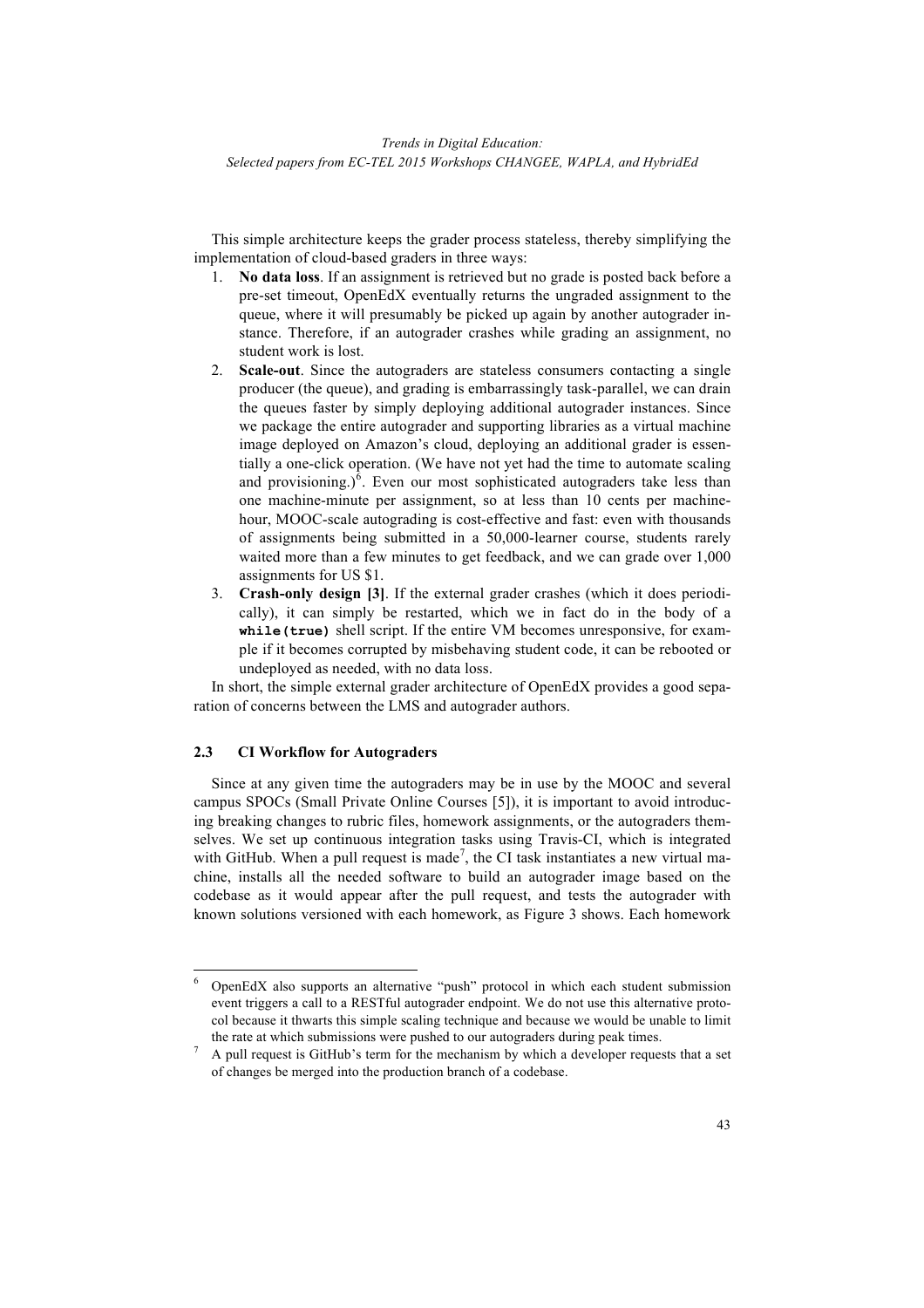assignment repository also has a CI task that automates the installation of the autograders and verifies their configuration.

```
Feature: Testing instructor created homeworks
  As a AutoGrader maintainer
  In order to check that the supplied homework can be graded
  I would like these homeworks to be automatically tested
  Scenario Outline: Runs AutoGrader with a given spec and subject
    Given I have the homework in "
    When I run AutoGrader for <test_subject> and <spec>
    Then I should see that the results are <expected>
    And I should see the execution results with <test_title>
  Examples:
    | test_title
                   | test_subject
                                             | spec
                                                              expected
    | vs solution | solutions/hw4.tar.gz | rag/hw4.yml | Score: 100.0
    | vs skeleton | public/hw4.tar.gz
                                            | rag/hw4.yml | Score: 0.0
When(/^I run AutoGrader for (.*) and (.*)\/) do |test_subject, spec|<br>run_ag("#{@hw_path}/#{test_subject}", "#{@hw_path}/#{spec}")
andThen (/\hat{I} should see that the results are (.*)$/) do |expected_result|
 expect(@test_output).to match /#{expected_result}/
end
```
**Fig. 3.** Top: Cucumber integration test that is run whenever the autograder or homework code is updated. (Cucumber is described in the next section.) The scenarios verify that, at a minimum, the autograder reports a score of 100% when run against the instructor's reference solution and a score of 0% when run against the empty "code skeleton" provided to students. Bottom: examples of the Cucumber step definitions invoked when these steps are run.

## **3** *rag***, a Ruby Autograder for ESaaS**

Having chosen Ruby and Rails for their excellent testing and code-grooming tools, our approach was to repurpose those same tools into autograders that would give finer-grained feedback than human graders using more detailed tests, and would be easier to repurpose than those built for other languages.

**rag**<sup>8</sup> is actually a collection of three different autograding "engines" based on open-source testing tools, as Figure 4 shows. Each engine takes as input a studentsubmitted work product and one or more rubric files whose content depends on the grader engine<sup>9</sup>, and grades the work according to the rubric.

The first of these (Figure 4, left) is **RSpecGrader**, based on RSpec, an XUnit-like TDD framework that exploits Ruby's flexible syntax to embed a highly readable unit-

 <sup>8</sup> http://github.com/saasbook/rag

<sup>9</sup> Currently the rubric files must be present in the local filesystem of the autograder VM, but refactoring is in progress to allow these files to be securely loaded on-demand from a remote host so that currently-running autograder VMs do not have to be modified when an assignment is added or changed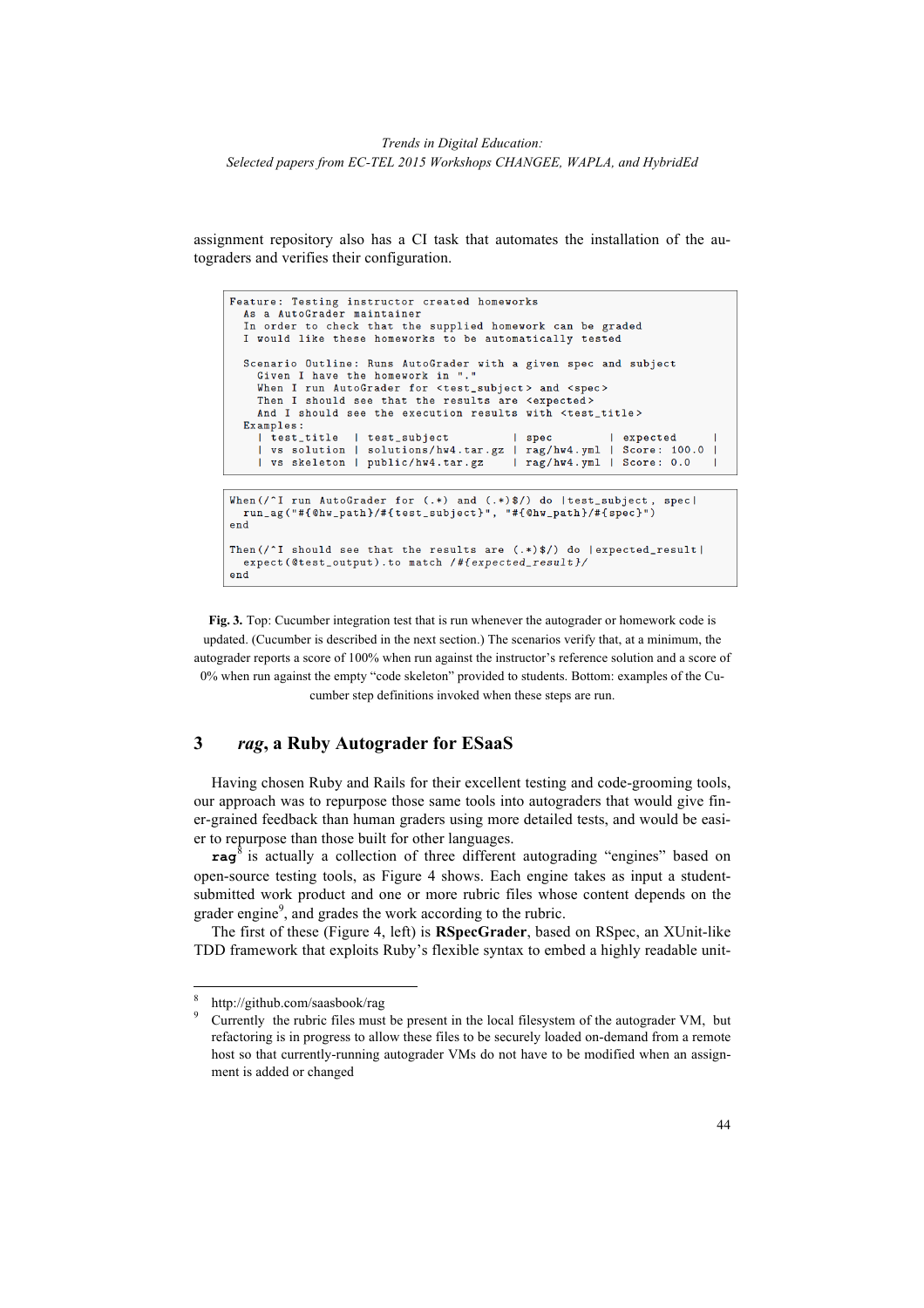testing DSL in Ruby. The instructor annotates specific tests within an assignment with point values (out of 100 total); RSpecGrader computes the total points achieved and concatenates and formats the error/failure messages from any failed tests, as Figure 6 shows. RSpecGrader wraps the student code in a standard preamble and postamble in which large sections of the standard library such as file I/O and most system calls have been stubbed out, allowing us to handle exceptions in RSpec itself as well as test failures. RSpecGrader also runs in a separate timer-protected interpreter thread to protect against infinite loops and pathologically slow student code.

A variant of RSpecGrader is **MechanizeGrader** (Figure 4, center). Surveys of recent autograders [11, 4] mentioned as a "future direction" a grader that can assess full-stack GUI applications. MechanizeGrader does this using Capybara and Mechanize<sup>10</sup>. Capybara implements a Ruby-embedded DSL for interacting with Web-based applications by providing primitives that trigger actions on a web page such as filling in form fields or clicking a button, and examining the server's delivered results pages using  $XPath<sup>11</sup>$ , as Figure 7 shows. Capybara is usually used as an in-process testing tool, but Mechanize can trigger Capybara's actions against a remote application, allowing black-box testing. Students' "submission" to MechanizeGrader is therefore the URL to their application deployed on Heroku's public cloud.

Finally, one of our assignments requires students to write integration-level tests using Cucumber, which allows such tests to be formulated in stylized plain text, as Figure 8 shows. Our autograder for this style of assignment is inspired by mutation testing, a technique invented by George Ammann and Jeff Offutt [1] in which a testing tool pseudo-randomly mutates the program under test to ensure that some test fails as a result of these introduced errors.



**Fig. 4.** Summary of the autograder engines based on our repurposing of excellent existing opensource tools and testing techniques. Only the RSpecGrader is Ruby-specific.

<sup>&</sup>lt;sup>10</sup> jnicklas.github.io/capybara, rubygems.org/gem/mechanize

http://w3.org/TR/xpath20/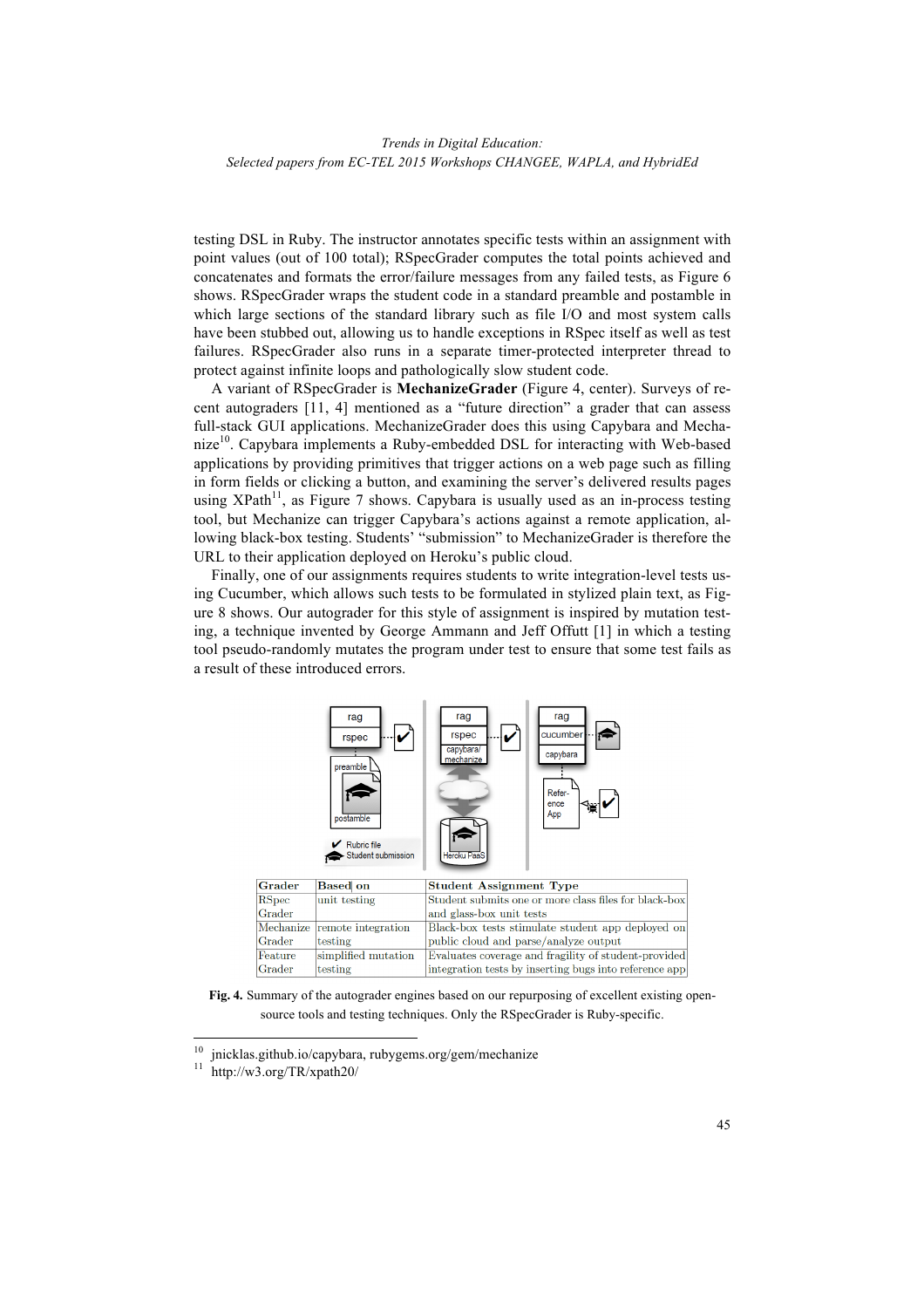

**Fig. 5.** FeatureGrader workflow and example YAML file. In this case if Step1-1 passes, Step1-3 will be run next. Earlier steps must be less restrictive than later steps (if the earlier step fails, there should be no way that a later one could pass). failures are the two student-provided Cucumber scenarios that should fail when run because of mutations (bugs) inserted in the app.

Specifically, **FeatureGrader** (Figure 4, right) operates by working with a reference application designed so that its behavior can be modified by manipulating certain environment variables. Each student-created test is first applied to the reference application to ensure it passes when run against a known-good subject. Next the FeatureGrader starts to mutate the reference application according to a simple specification (Figure 5), introducing specific bugs and checking that some student-created test does in fact fail in the expected manner in the presence of the introduced bug.

### **4 Lessons and Future Work**

Both surveys of autograders ask why existing autograders aren't reused more, at least when the programming languages and types of assignments supported by the autograder match those used in courses other than the one(s) for which the autograder was designed. We believe one reason is the configuration required for teachers to deploy autograders and students to submit work to them. Since we faced and surmounted this problem in deploying our "autograders as a service" with OpenEdX, we can make them easy for others to use. We already have several instructors running SPOCs based on our materials [9] using OpenEdX, not only using our autograders but creating new assignments that take advantage of them. We are completing a major refactoring that should allow our autograders to be used entirely as a service by others and a toolchain to create autogradable homeworks for use in conjunction with the ESaaS course materials.

We now discuss how we are addressing ongoing challenges resulting from lessons learned in using these autograders for nearly three years.

**Tuning rubrics**. When rubrics for new assignments are developed, it is easy to overlook correct implementations that don't match the rubric, and easy to forget "preflight checks" that may cause the grader process to give up (for example, checking that a function is defined in the appropriate class namespace before calling it, to avoid a "method not found" exception). Similarly, if tests are redundant—that is, if the same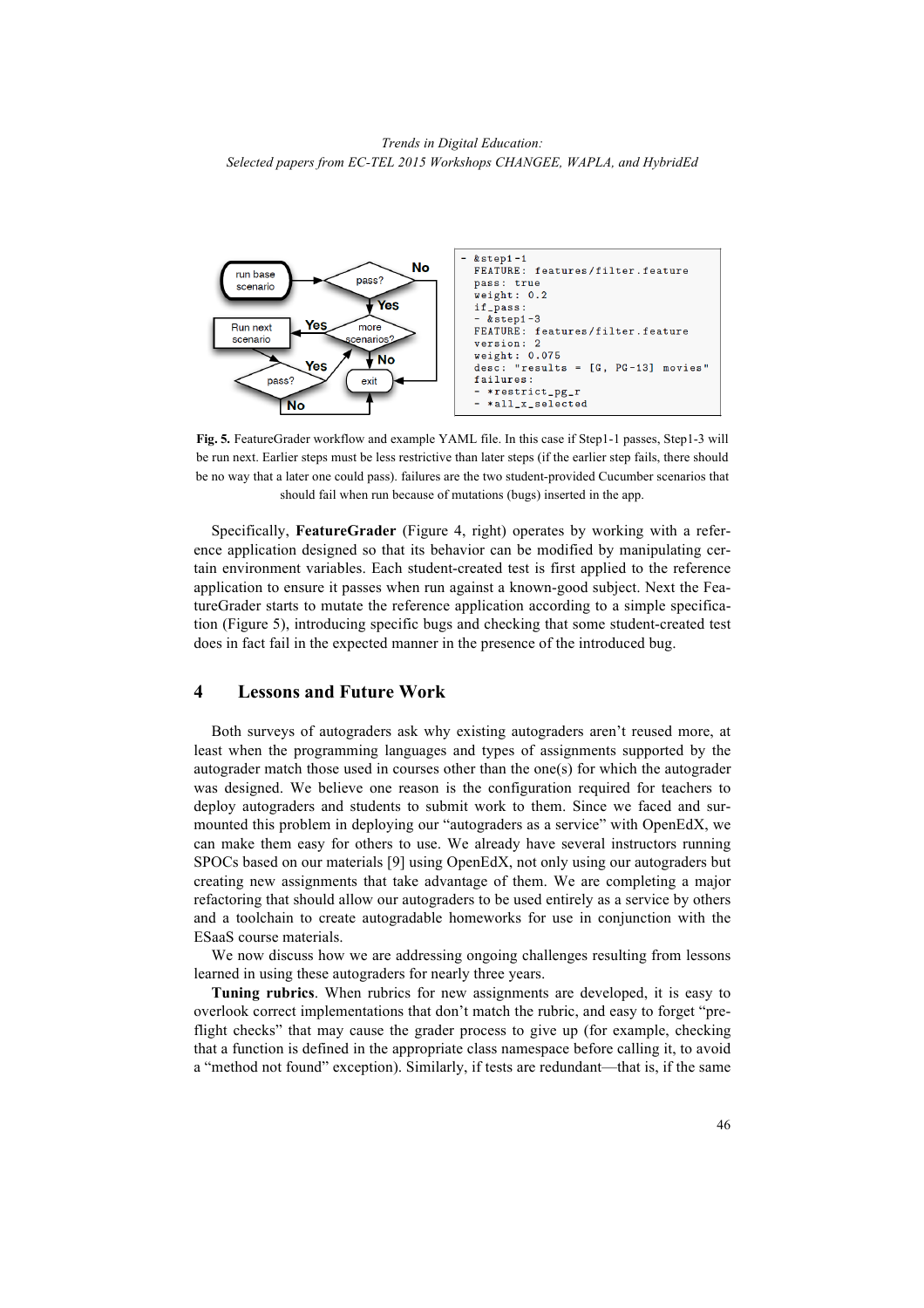single line of code or few lines of code in a student submission causes all tests in a group to either pass or fail together— then student scoring is distorted. (This is the more general problem of test suite quality in software engineering.) In general we try to debug rubrics at classroom scale and then deploy the assignments to the MOOC, relying on the CI workflow to ensure we haven't broken the autograding of existing assignments.

**Avoiding "Autograder-Driven Development."** Because feedback from the autograder is quick, students can get into the habit of relying on the autograder for debugging. To some extent we have turned this into a benefit by showing students how to use RSpec and Cucumber/Capybara on their own computers $12$  and run a subset of the same tests the instructors use, which is much faster and also gives them access to an interactive debugger.

**Combining with manual grading.** In a classroom setting (though usually not in a MOOC), instructors may want to spot-check students' code manually in addition to having it autograded. The current workflow makes it a bit awkward to do this, though we do save a copy of every graded assignment.

**Grading for style.** As Douce et al. observe [4], one flaw of many autograders is that "A program. . . may be correct in its operation yet pathological in its construction." We have observed this problem firsthand and are developing "crowd-aware" autograders that take advantage of scale to give students feedback on style as well as correctness. This work is based on two main ideas. The first is that a small number of clusters may capture the majority of stylistic errors, and browsing these clusters can help the instructor quickly grasp the main categories of stylistic problems students are experiencing [15]. The second is that within a sufficiently large set of student submissions, we can observe not only examples of excellent style and examples of very poor style, but enough examples in between that we can usually identify a submission that is *slightly* more stylistic than a given student's submission [12]. We can then use the differences between two submissions as the basis for giving a hint to the student whose submission is stylistically worse.

**Cheating**. Woit and Mason [14] found that not only is cheating rampant (in their own 5-year study and supported by earlier studies), as demonstrated dramatically by students who got high marks on required programming assignments but failed the exact same questions when they appeared on exams, but also that students don't do optional exercises. Notwithstanding these findings—and we're sure plagiarism is occurring in both our MOOC and campus class—plagiarism detection has been a nongoal for us. We use these assignments as formative rather than summative assessments, and we have the option of using  $MOSS<sup>13</sup>$ . That said, we continue to work on strengthening the autograders against common student attacks, such as trying to generate output that mimics what the autograder generates when outputting a score, with the goal of getting the synthetic output parsed as the definitive score.

 $12$  These and all the other tools are preinstalled in the virtual machine image in which we package all student-facing courseware, available for download from saasbook.info.

<sup>13</sup> http://theory.stanford.edu/˜aiken/moss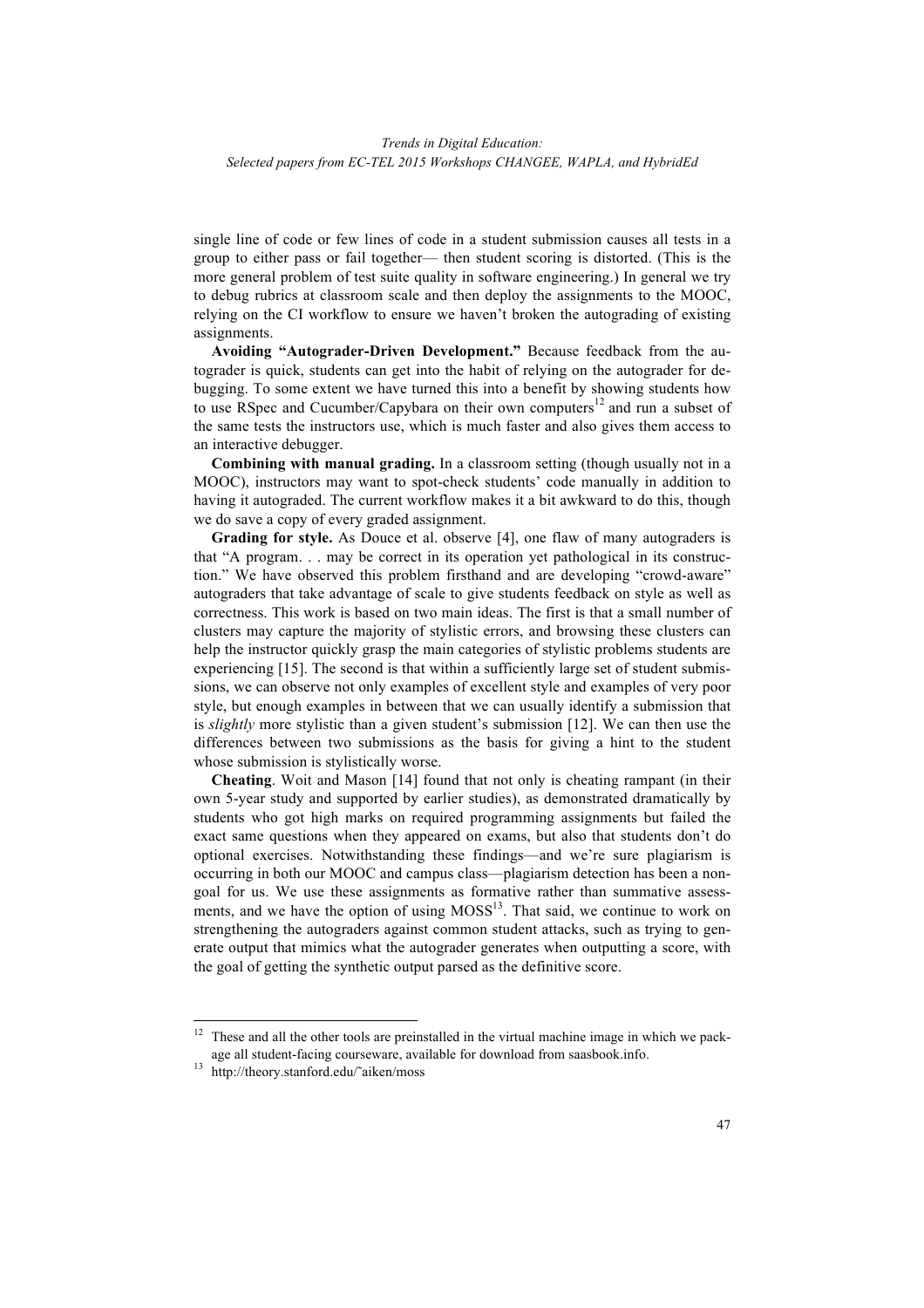## **5 Conclusions**

The autograders used by ESaaS have been running for nearly three years and have graded hundreds of thousands of student assignments in our EdX MOOC, our campus Software Engineering course, and many other instructors' campus courses (SPOCs) that use some or all of our materials. The substantial investment in them has paid off and we are continuing to improve and streamline them for future use. Instructors interested in adopting them for their course, or in creating adapters to connect them to other LMSs, are invited to email **spoc@saasbook.info**.

### **Acknowledgements**

We thank Google for early support of this effort as well as support for the current refactoring to further scale the courses that use this technology. We thank the technical teams at Coursera and edX for their early support for this course by providing the necessary external grader APIs. We thank the AgileVentures team for both helping steward the MOOC and providing substantial development and maintenance effort on the autograders, especially with their contribution of the CI workflows.

Finally, thanks to the many, many UC Berkeley undergraduate and graduate students who have contributed to the development of the autograders, including James Eady, David Eliahu, Jonathan Ko, Robert Marks, Mike Smith, Omer Spillinger, Richard Xia, and Aaron Zhang.

### **References**

- 1. Ammann, P., Offutt, J.: Introduction to Software Testing. Cambridge University Press (2008), http://www.amazon.com/Introduction-Software-Testing-Paul-Ammann/dp/0521880386
- 2. Bloom, B.S.: Mastery learning. Mastery learning: Theory and practice pp. 47–63 (1971)
- 3. Candea, G., Fox, A.: Crash-only software. In: Proc. 9th Workshop on Hot Topics in Operating Systems. Sante Fe, New Mexico (Jun 2009)
- 4. Douce, C., Livingstone, D., Orwell, J.: Automatic test-based assessment of programming: A review. J. Educ. Resour. Comput. 5(3) (Sep 2005), http://doi.acm.org/10.1145/1163405.1163409
- 5. Fox, A.: Viewpoint: From MOOCs to SPOCs: How MOOCs can strengthen academia. Communications of the ACM 56 (Dec 2013), http://cacm.acm.org/magazines/2013/12/169931-from-moocs-to-spocs/abstract
- 6. Fox, A., Patterson, D.: Crossing the software education chasm. Communications of the ACM 55(5), 25–30 (May 2012)
- 7. Fox, A., Patterson, D.: Engineering Software as a Service: An Agile Approach Using Cloud Computing. Strawberry Canyon LLC, San Francisco, CA, 1st edition edn. (2014)
- 8. Fox, A., Patterson, D.A.: Is the new software engineering curriculum agile? IEEE Software (September/October 2013)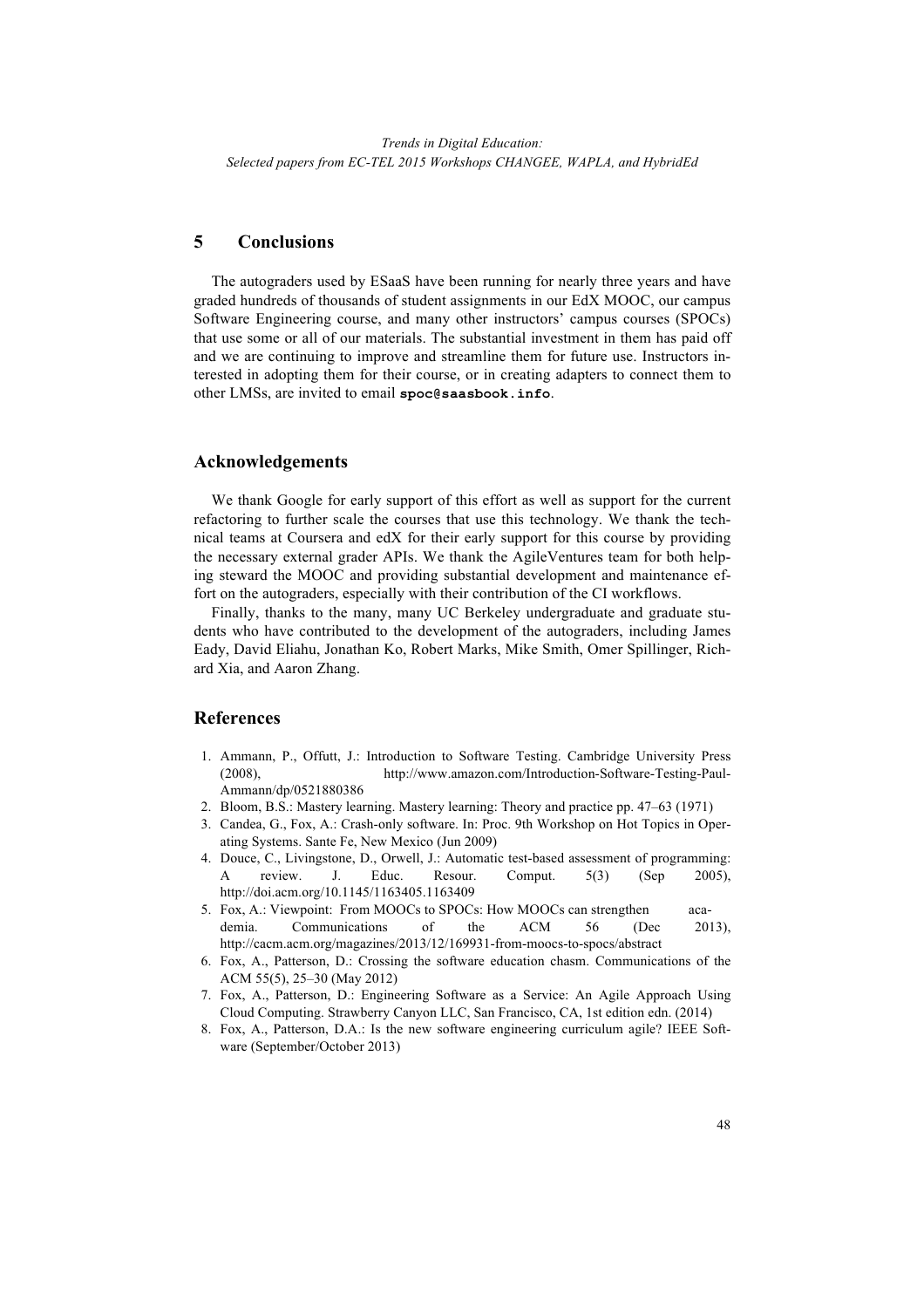- 9. Fox, A., Patterson, D.A., Ilson, R., Joseph, S., Walcott-Justice, K., Williams, R.: Software engineering curriculum technology transfer: Lessons learned from MOOCs and SPOCs. Tech. Rep. UCB/EECS-2014-17, EECS Department, University of California, Berkeley (Mar 2014), http://www.eecs.berkeley.edu/Pubs/TechRpts/2014/EECS-2014-17.html
- 10. Hollingsworth, J.: Automatic graders for programming classes. Commun. ACM 3(10), 528–529 (Oct 1960), http://doi.acm.org/10.1145/367415.367422
- 11. Ihantola, P., Ahoniemi, T., Karavirta, V., Sepp¨al¨a, O.: Review of recent systems for automatic assessment of programming assignments. In: Proceedings of the 10th Koli Calling International Conference on Computing Education Research. pp. 86–93. Koli Calling '10, ACM, New York, NY, USA (2010), http://doi.acm.org/10.1145/1930464.1930480
- 12. Moghadam, J., Choudhury, R.R., Yin, H., Fox, A.: AutoStyle: Toward coding style feedback at scale. In: 2nd ACM Conference on Learning at Scale. Vancouver, Canada (March 2015), http://dx.doi.org/10.1145/2724660.2728672, short paper
- 13. Navrat, P., Tvarozek, J.: Online programming exercises for summative assessment in university courses. In: Proceedings of the 15th International Conference on Computer Systems and Technologies. pp. 341–348. CompSysTech '14, ACM, New York, NY, USA (2014), http://doi.acm.org/10.1145/2659532.2659628
- 14. Woit, D., Mason, D.: Effectiveness of online assessment. In: Proceedings of the 34th SIGCSE Technical Symposium on Computer Science Education. pp. 137–141. SIGCSE '03, ACM, New York, NY, USA (2003), http://doi.acm.org/10.1145/611892.611952
- 15. Yin, H., Fox, A.: Clustering student programming assignments to multiply instructor leverage. In: 2nd ACM Conference on Learning at Scale. Vancouver, Canada (March 2015), http://dx.doi.org/10.1145/2724660.2728695, short paper

## **Appendix: Code examples**

```
describe "#my_sum" do
 \frac{1}{2} 3<br>\frac{4}{5}it "should be defined" do
           expect { my_sum([1,3,4]) }.not_to raise_error
         endit "does not use built-in library function" do
 rac{6}{7}arg = [1, 2]expect (arg).not_to receive (: sum)
 \frac{8}{9}my\_sum (arg)end
1\bar{0}it "returns correct sum [20 points]" do
\frac{11}{12}my_sum([1,2,3,4,-5,5,-100]).should be_a_kind_of Fixnum<br>my_sum([1,2,3,4,-5,5,-100]).should be_a_kind_of Fixnum<br>my_sum([1,2,3,4,-5,5,-100]).should == 90
13
        end
14
        it "returns 0 for the empty array [10 points]" do
\frac{15}{16}<br>\frac{1}{17}expect { my_sum([]) }.not_to raise_error
           my_sum([]).should == 0
        end
\overline{18}end
```
**Fig. 6.** In an RSpecGrader rubric, some test cases are "sanity checks" without which the assignment isn't even graded (lines 2–9) while others contribute points to the student's score. Ruby's dynamic language features allow us to easily check, for example, that a student's implementation of a "sum all the numbers" method does not simply call a built-in library method (line 7).